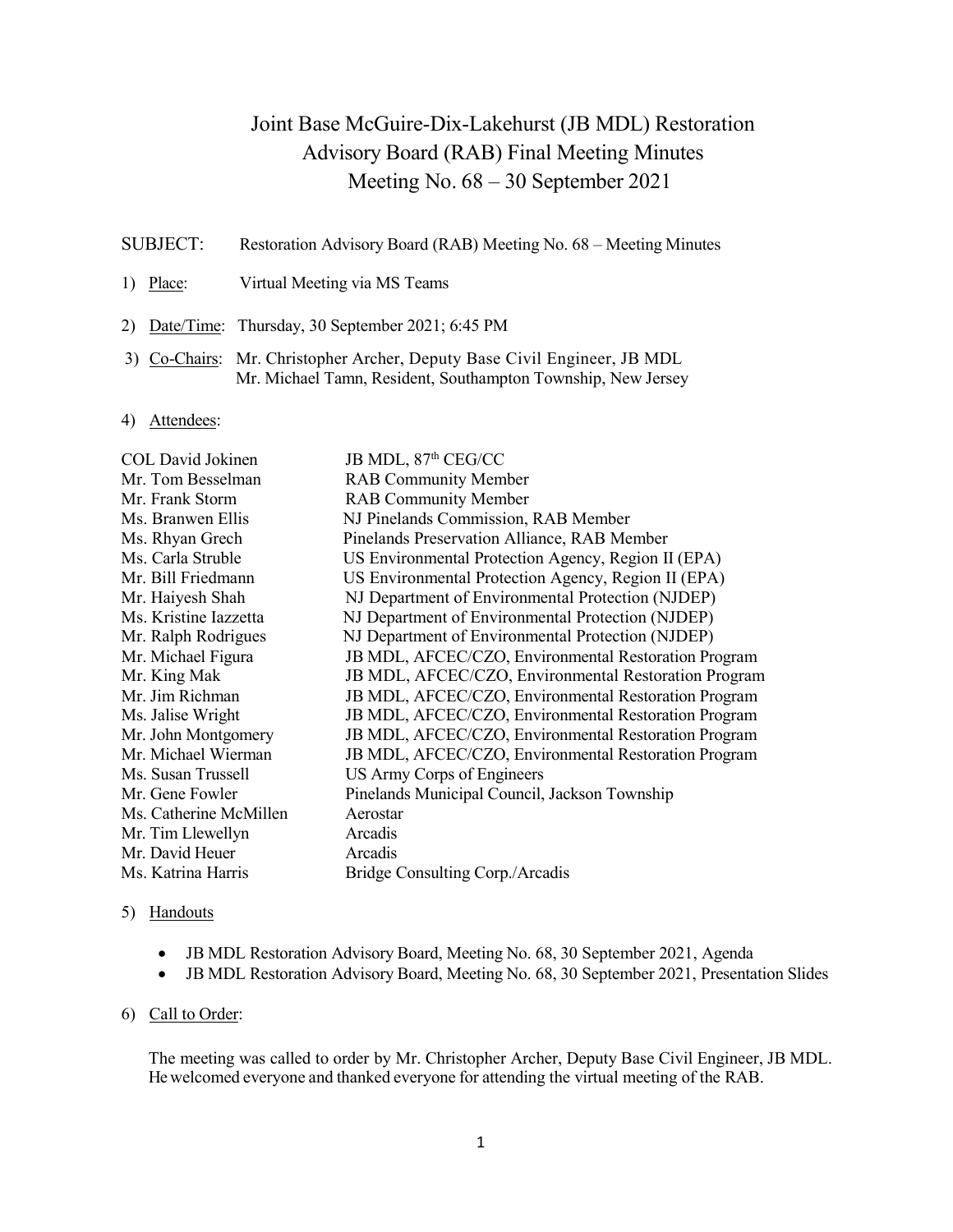# 7) Minutes of Previous Meeting and Review of Agenda Items:

Mr. Jim Richman noted the meeting was being recorded for purposes of preparing the minutes.

Mr. Richman reviewed four action items from the last meeting (PowerPoint slides #2-10).

Mr. Richman said Mr. Tamn had asked for more information regarding Operable Unit-1 and the drainage system from McGuire; specifically, confirmation that discharge is to North Run, whether contaminated groundwater from the landfill areas could discharge to the stream, and when the last round of sampling had been conducted.

Mr. Richman advised there are two groundwater divides within the main portion of McGuire. He explained in the northern divide, groundwater flow is north-northeast to North Run; in the southern divide, groundwater flow is south-southeast to Bowkers Run, Jacks Run, Larkins Run, and Newbold Run to the south end of Dix near Pemberton. He added that between the divides, groundwater flows east-northeast to South Run and New Egypt. Mr. Richman displayed and reviewed aerial photographs showing the surface water flow and watersheds and the groundwater divides.

Mr. Richman said the last round of surface water sampling in North Run was done in 2016; detections over the non-degradation standards included arsenic, cobalt, pyrene, toluene, chlorobenzene, bis(2 ethlyhexyl)phthalate, and mercury. He explained that generally detections were only slightly above standards, and risk assessments indicated no risk to human or ecological receptors. Mr. Richman said the final remedy for Operable Unit 1 includes continued surface water sampling.

Mr. Richman noted the second action item was a question by Mr. Andrew Gold about impacts to JB MDL groundwater from horizontal drilling fluid discharged during construction of NJ Natural Gas' Southern Reliability Link natural gas pipeline. Mr. Richman reviewed newspaper coverage of the pipeline discharges. He advised there was no significant impact to JB MDL from the incidents.

Mr. Richman said the third action item was an inquiry by Mr. Tamn regarding the next update of the Community Involvement Plan. Mr. Richman advised the update would be discussed later in the meeting.

Mr. Richman stated the fourth action item was Mr. Gene Fowler's asking about JB MDL holding a more robust meeting on the PFAS program, similar to the poster session held a few years ago. Mr. Richman said JB MDL is considering the suggestion and the best time for such a meeting in light of the pandemic and when new information would be available. Mr. Richman discussed a few of the documents currently under preparation related to the PFAS program which would lead to field work and provide additional data next year.

Mr. Richman reviewed the meeting agenda (PowerPoint slide 11).

Mr. Michael Tamn, RAB Community Co-Chair, asked for any comments on the minutes from the March 25, 2021 meeting. A motion was made, seconded, and passed to approve the minutes.

Mr. Tamn asked for a motion on the membership application of Mr. Gene Fowler. A motion was made, seconded, and passed by the community members to approve the membership application of Mr. Fowler.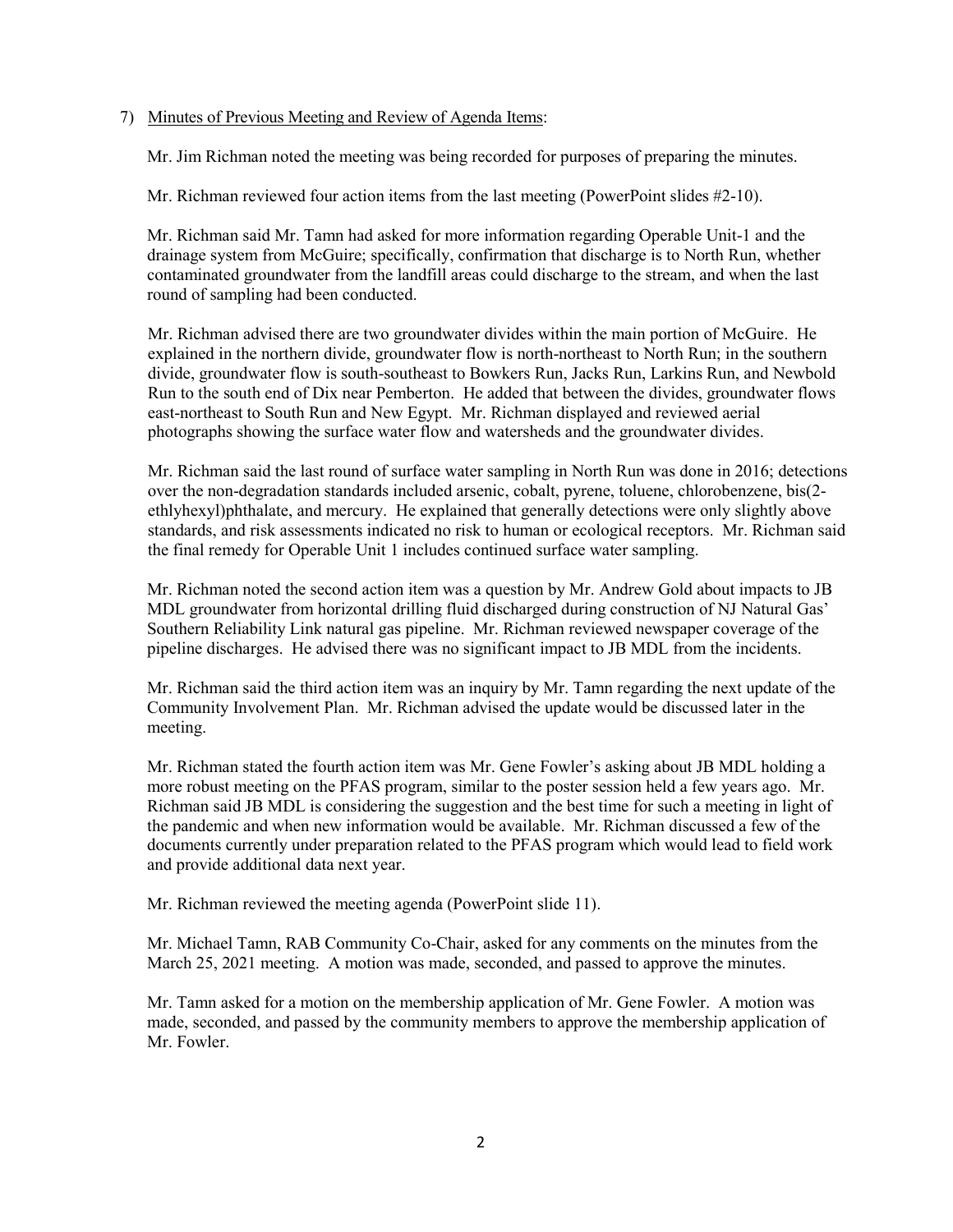8) Environmental Restoration Program Administrative Updates/Notifications (Power Point slides #12-17):

Mr. Richman reviewed several recent contract actions that had been completed. He stated the Performance Based Remediation contract had been modified to adjust McGuire milestones and performance objectives related to the inclusion of the Pinelands Standards and adding 1-4 dioxane. He advised a contract was completed for the Lakehurst Area A/B, C treatment system optimization for PFAS. Mr. Richman said a contract also was issued for the Dix Five Year Review, and a contract modification was done for Phase II of the time critical removal action at LF019 for the removal of munitions and munitions debris.

Mr. Richman next discussed several public notices that had been placed in local newspapers on September 18 and 19. He explained the notices were for the signing of a Record of Decision for McGuire Operable Unit 1, the Dix FR004 Proposed Plan, and the Engineering Evaluation/Cost Analysis for the Phase II Off-Base Water Line. Mr. Richman advised the documents are available on the Air Force's Administrative Record website and the JB MDL Restoration Advisory Board website; he encouraged members of the public to review the documents and provide comments. Mr. Haiyesh Shaw asked for confirmation that EPA's lifetime health advisory standard is being used for the offbase properties, and Mr. Richman confirmed that is the standard being used.

9) Lakehurst Five Year Review (PowerPoint Slides #18-22):

Mr. Mike Figura reminded the RAB he had presented on the initiation of the CERCLA (Comprehensive Environmental Response, Compensation and Liability Act) required Five Year Review for the Lakehurst National Priority List sites at the August 2020 meeting. He advised the review has been completed. He noted it included six areas of impacted groundwater and sites within those six areas; he displayed a map showing the six areas (Area A/B, Area C, Area D, Area H, Area I/J, and Area K). Mr. Figura explained the purpose of the Five Year Review is to determine whether the remedies implemented at each of the areas/sites remains protective of human health and the environment. Mr. Figura displayed a table showing the areas/sites, the remedies in place for each area, and the Five Year Review recommendations. He advised EPA concurred that the remedies are protective. He stated a public notice about the report will appear in local newspapers this coming weekend. Mr. Figura said the next Lakehurst Five Year Review will be due 31 August 2026.

# 10) Lakehurst Proving Grounds Time Critical Removal Action (PowerPoint slides #23-37):

Mr. Figura advised he would be discussing the removal action which was recently completed, including results and findings. He reminded the RAB the objective was to identify and remove chemical warfare material (CWM), munitions and explosives of concern (MEC), munitions debris (MD), and/or munition constituents (MC) from two disposal pits identified at the Target Area A and Parachute Jump Circle Bomb Target. Mr. Figura displayed an aerial photograph showing the disposal pit locations.

Mr. Figura reviewed a list of the numerous agencies and organizations involved in the removal action and discussed their key roles in the action.

Mr. Figura displayed photographs which showed the negative-pressure Engineered Control Structure which was placed over the disposal pits, the disposal pit excavation, and a removed Mark II 75mm projectile.

Mr. Figura advised six of the Mark II 75mm projectiles were found; after further examination, four were determined to be potential/probable mustard filled and two were determined to be dirt/water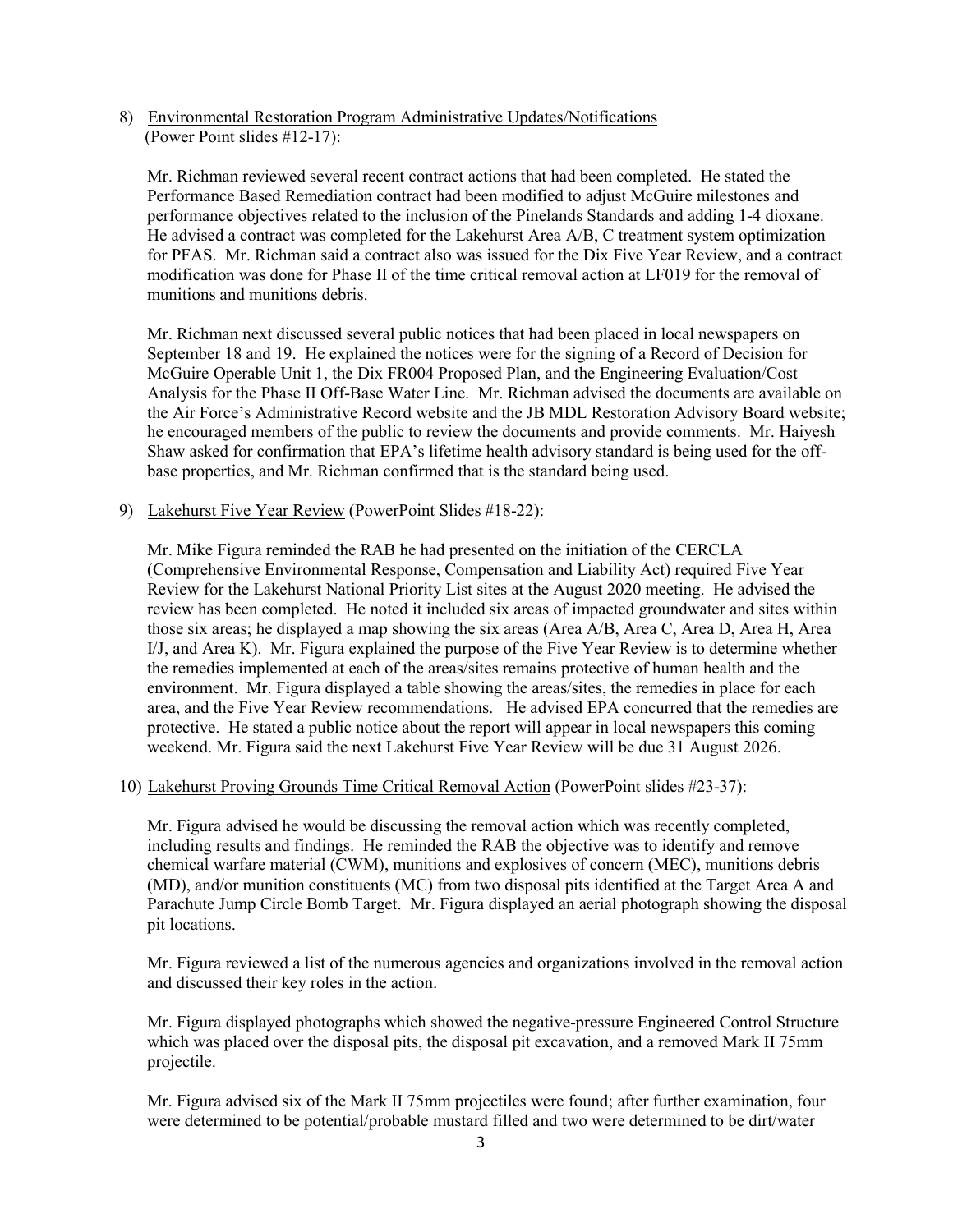filled. He noted all six of the items will be destroyed on-site using the Explosive Destruction System that will be brought to JB MDL.

Mr. Figura reviewed the next steps which include preparing a removal action report, as well as several documents for the destruction of the six items which will likely occur in the summer of 2022.

#### 11) Performance-Based Remediation Contract Update/Project Successes:

Mr. Dave Heuer, Phase Manager for Arcadis, stated he would be providing an update on a number of Dix and McGuire sites (PowerPoint slides #38-68).

- a) Former Pumphouse C (TU021): Mr. Heuer noted recent activities included conducting an air sparge/soil vapor extraction (AS/SVE) pilot test in January 2021 and completing a source area soil removal action from May through September 2021. He advised TU021 Pumphouse C was used for aircraft fueling operations and consisted of six 50,000 gallon and one 5,000-gallon jet fuel underground storage tanks. He stated that while the tanks were removed in 2005, contaminated media (soil and groundwater) remained. Mr. Heuer displayed maps showing the site location and layout. He noted the site is in a location critical to McGuire's mission so close coordination with Airfield Operations is needed. Mr. Heuer discussed the AS/SVE pilot test and advised the test concluded the technology would not be suitable for this site due to hydrogeologic conditions. Mr. Heuer showed a number of photographs of the soil removal action, noting that approximately 3,700 tons of impacted soil was removed.
- b) Former Underground Storage Tanks at Building 2913 (TU003): Mr. Heuer said the site is a former gasoline station near the Arnold Road gate. He noted that while the tanks have been removed, contaminated groundwater and residual petroleum products are trapped across the water table interface despite three remedial actions. He discussed a fourth remedial action being performed to address the remaining impacts which includes groundwater and Light Non-Aqueous Phase product remaining in several wells. Mr. Heuer displayed a graphic showing the Thermal In-Situ Sustainable Remediation technology being implemented at the site. He explained the technology slightly warms the groundwater temperature to increase the natural attenuation and reduce contaminant concentrations. Mr. Heuer said the technology has been operational since the fall of 2020, and the data to date indicates the remedy is working as designed and reducing the presence of Light Non-Aqueous Phase product in the wells. He advised the system will continue to operate for several years, along with quarterly or semi-annual groundwater monitoring.
- c) Sub-Surface Injections Conducted to Accelerate Monitored Natural Attenuation Remedies at McGuire and Dix: Mr. Heuer explained that several State-led sites at McGuire and Dix under monitored natural attenuation remedies exhibit stable trends indicating they would not achieve the remedial goals in time to meet the performance-based remediation contract performance objectives. He stated focused amendment injections were conducted, or are planned, to address the remaining low-level residual contamination. Mr. Heuer reviewed aerial photographs showing the site locations. He advised NJDEP had issued the Permit by Rule approval in July 2021. He noted the injections of calcium peroxide, persulfate, or activated carbon would be completed in 2021.
- d) Air Sparge/Soil Vapor Extraction Remedies at TU019a and NW044 (Dix): Mr. Heuer stated air sparge/soil vapor extraction remedies have been in place at both sites since 2016 and have reduced contaminants of concern close to remedial goals. He noted the systems have been shut down to assess rebound conditions in coordination with NJDEP. Mr. Heuer stated at TU019a the system will be restarted to focus on the area near MW-1 where a few compounds remain above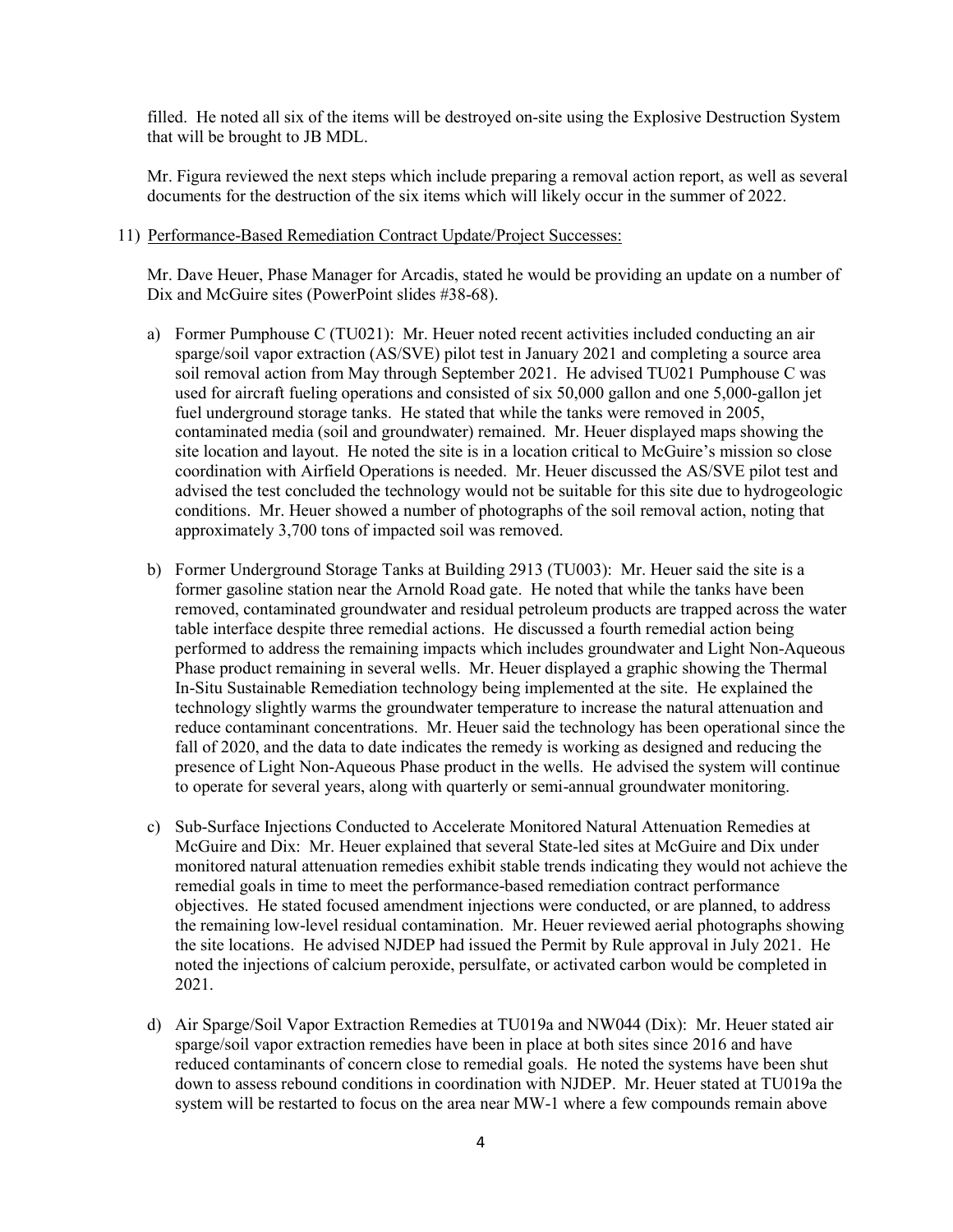standards. He noted at NW044 minor xylenes in the source rea near well MW-2 are elevated; this area will continue to be monitored and, if needed, the system may be turned back on.

Ms. Katrina Harris discussed an update of the Community Involvement Plan which is underway (PowerPoint slides #69-71). She noted the last major update with community interviews was completed in 2016; since that time, appendices have been updated with new contacts and elected officials. Ms. Harris said the 2021 update will include updating site information; adding PFAS information; updating appendices; conducting community interviews by phone and e-mail with RAB members, local officials, on-base contacts, nearby businesses and residences, and their referrals; updating the community assessment section of the plan based on current demographics and information from community interviews; updating communication and involvement activities based on interviews and changes made since last update, e.g., placing public notices in Pine Barrens Tribune as suggested by Frank Storm. Ms. Harris displayed the primary questions that will be asked of RAB members and non-RAB members. She noted the questions had been sent to the RAB members, and if members had not responded yet, she would be following-up with them. Ms. Harris said once a draft of the plan is ready, it will be shared with the RAB at a future meeting. Mr. Tamn asked if the 2016 Plan had been distributed, and Ms. Harris responded that it had been distributed to the RAB in 2016 and a copy is available on the RAB web site. Ms. Harris said she could also send a copy to anyone would like a copy.

Mr. Tim Llewellyn gave an update on other projects under the Performance Based Remediation Contract (PowerPoint slides #72-101):

a) Boeing Michigan Aeronautical Research Center (BOMARC): Mr. Llewellyn stated two volatile organic compound (VOC) plumes impacted by TCE and DCE, originate from BOMARC, with the OT016 plume extending onto Colliers Mill Refuge and the WP005 plume largely contained within the site. He reminded the RAB the remedy selected for both plumes was air sparge which has been operating for about a year; the air sparge will operate for more than 50 years on-site but off-site impacts are expected to be addressed within 10 years. He advised the air sparge system is running well with some intermittent mechanical issues being addressed as they occur. He reviewed the uptime for the system, noting improvements will be seen in the future statistics. Mr. Llewellyn showed some of the charts generated by the system performance monitoring; he noted the overall data looks good, but data trends will take several years to show the overall influence. Mr. Llewellyn noted the Year 1 groundwater data will be presented at the next meeting.

b) McGuire National Priorities List Sites

Mr. Llewellyn next discussed the McGuire National Priorities List Sites and accomplishments since the last meeting, as well as short term goals:

- OU-1, Three sites (primarily former landfills--northern part of the Base): Record of Decision has been signed, and the Remedial Design is under review by the Air Force. Remedial Action will occur in spring 2022.
- OU-3, Four sites (primarily former landfills--eastern end of the Base): The Remedial Design is under review by EPA and NJDEP. Remedial Action will occur in spring 2022.
- OU-4, One site (active bulk fuel storage tanks--center of the Base): Record of Decision under review by EPA and NJDEP and a signed document is expected this calendar year. Remedial Design will be submitted to the Air Force in October 2021, with Remedial Action to begin in late 2022.
- OU-5, Three sites (various activities--center of the Base): Proposed Plan is on hold pending review and potential impact of new NJDEP soil standards.